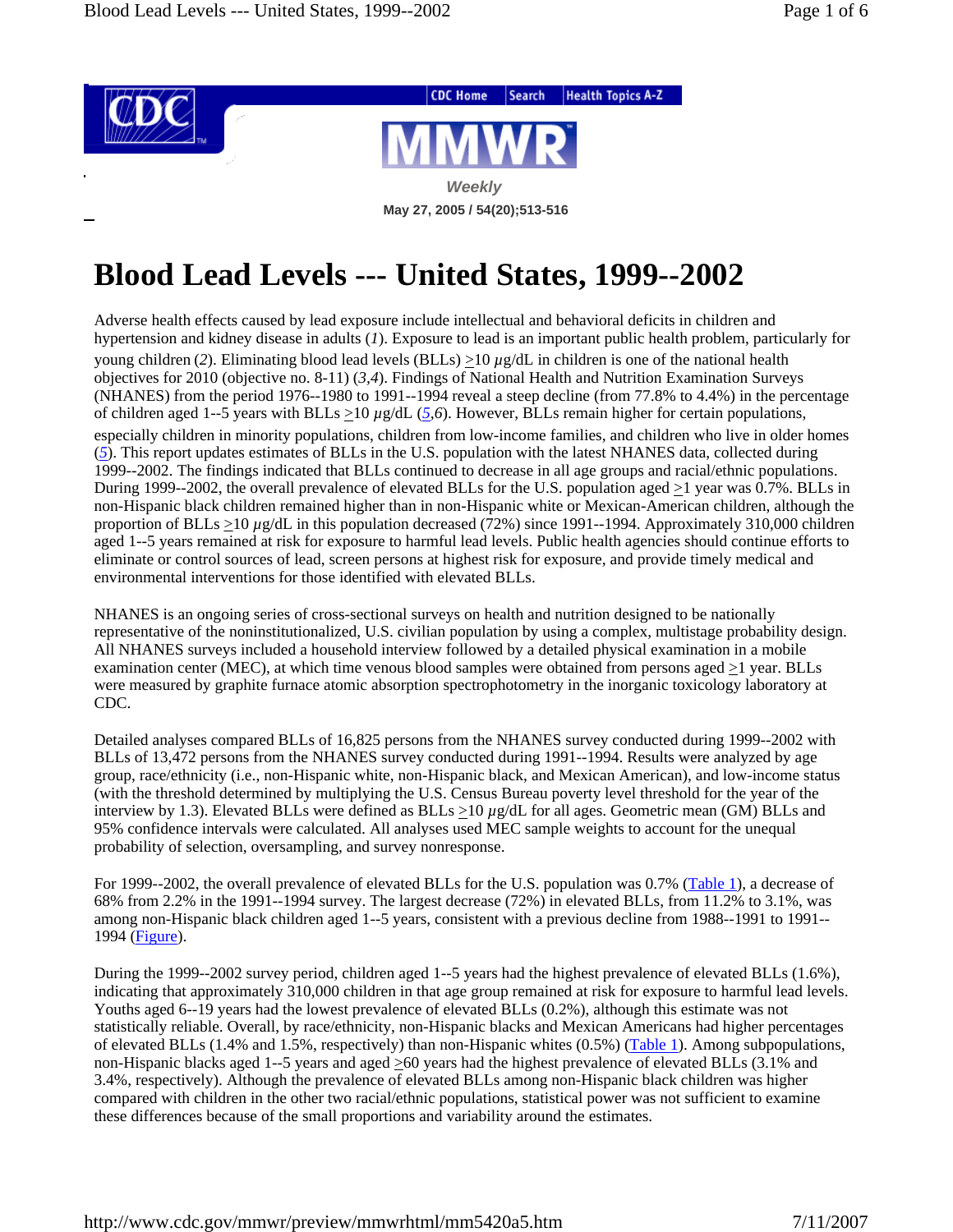GM BLLs declined significantly (p<0.05) from the 1991--1994 survey period in all populations and subpopulations (Table 2). Overall, the GM BLL declined from 2.3 *µ*g/dL in 1991--1994 to 1.6 *µ*g/dL in 1999--2002. The highest GM BLLs in 1999--2002 were among children aged 1--5 years  $(1.9 \mu g/dL)$  and adults aged  $\geq 60$  years  $(2.2 \mu g/dL)$ , and the lowest were among youths aged 6--19 years (1.1 *µ*g/dL). Males had significantly higher GM BLLs than females, except among children aged 1--5 years, which is consistent with the 1991--1994 survey. By racial/ethnic group, among children aged 1--5 years, the GM BLL was significantly higher for non-Hispanic blacks (2.8 *µ*g/dL), compared with Mexican Americans (1.9 *µ*g/dL) and non-Hispanic whites (1.8 *µ*g/dL). Among children aged 1--5 years from families with low income, the GM BLL also declined significantly, from 3.7 *µ*g/dL in the 1991--1994 survey to 2.5 *µ*g/dL in 1999--2002.

**Reported by:** *JG Schwemberger, MS, JE Mosby, MPH, MJ Doa, PhD, US Environmental Protection Agency. DE Jacobs, PhD, PJ Ashley, PhD, US Dept of Housing and Urban Development. DJ Brody, MPH, National Center for Health Statistics; MJ Brown, ScD, RL Jones, PhD, D Homa, PhD, National Center for Environmental Health, CDC.* 

## **Editorial Note:**

The findings in this report indicate that BLLs continue to decline in the United States, as measured by NHANES, the only survey providing national data on lead exposure. The GM BLL for the U.S. population aged >1 year decreased by 30% from 1991--1994 to 1999--2002, and the prevalence of elevated BLLs decreased by 68% overall and by 64% for children aged 1--5 years. Differences in proportions of elevated BLLs among children by race/ethnicity also were reduced, likely because of the substantial decline among non-Hispanic black children. However, the GM BLL for non-Hispanic black children remains higher than that for Mexican-American and non-Hispanic white children, indicating that differences in risk for exposure still persist. Exposure risk remains of particular concern in light of reported adverse health effects at BLLs <10*µ*g/dL (*7*).

The decline in BLLs in the United States has resulted from coordinated, intensive efforts at the national, state, and local levels beginning with efforts to remove lead from gasoline, food cans, and residential paint products (*4*). Beginning in 2003, CDC and the U.S. Department of Housing and Urban Development (HUD) required funded programs to develop formal plans to eliminate lead poisoning in their jurisdictions. Key components of these plans include coordination of activities by state, local, and nongovernmental organizations, linking BLL surveillance and Medicaid claims data to identify gaps in screening of populations at high risk, and eliminating lead paint hazards in housing, particularly in homes with more than one child with an elevated BLL.

The findings in this report are subject to at least three limitations. First, although NHANES is a nationally representative survey, the current design does not allow for estimates in smaller geographic areas or for identifying risk in certain subpopulations such as recent immigrants. Second, NHANES does not identify specific sources of lead exposure. Finally, the low prevalence of elevated BLLs does not allow stratification by more than one factor that might be related to exposure, such as race/ethnicity or age of residence.

A critical factor in reducing BLLs in children has been the decline in the number of U.S. homes with lead-based paint, from an estimated 64 million in 1990 to 38 million in 2000 (*8*). This decline might be associated, in part, with federal appropriations to HUD of \$700 million during fiscal years 1992--2002 for residential lead control in low-income, privately owned housing (*9*), and to investments in housing rehabilitation made by other government agencies and the private sector. Lead-control enforcement action by HUD, the U.S. Environmental Protection Agency, and the Department of Justice has resulted in approximately 200 on-site inspections and 30 settlements involving approximately 160,000 housing units nationwide (*10*). State and local governments have provided substantial additional funding for lead-poisoning--prevention activities and enforcement of local ordinances. However, an estimated 24 million housing units still contain substantial lead paint hazards, with 1.2 million of these units occupied by low-income families with young children (*8*). Findings in this report demonstrate progress toward achieving the national health objective for 2010 to eliminate elevated BLLs in children. Continued vigilance to identify remaining lead hazards and children at risk for lead exposure is necessary to meet this goal.

### **References**

- 1. Agency for Toxic Substances and Disease Registry. Toxicological profile for lead. Atlanta, GA: US Department Health and Human Services, Agency for Toxic Substances and Disease Registry; 1999.
- 2. National Academy of Sciences, Board on Environmental Studies and Toxicology, Commission on Life Sciences. Measuring lead exposure in infants, children, and other sensitive populations. Washington, DC: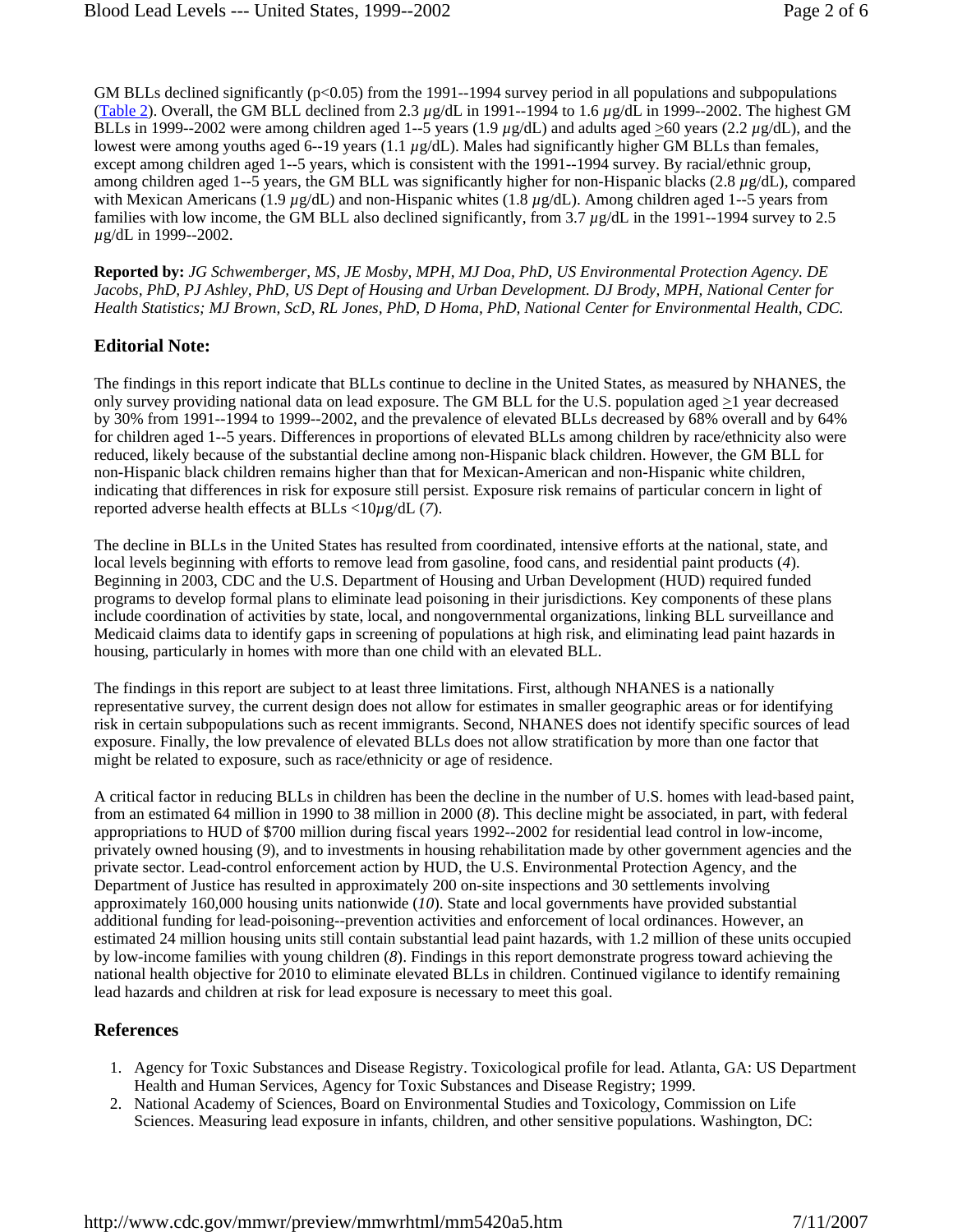National Academy Press; 1993.

- 3. US Department of Health and Human Services. Healthy people 2010 (conference ed, in 2 vols). Washington, DC: US Department of Health and Human Services; 2000. Available at http://www.health.gov/healthypeople.
- 4. President's Task Force on Environmental Health Risks and Safety Risks to Children, US Department of Housing and Urban Development. Eliminating childhood lead poisoning: a federal strategy targeting lead paint hazards, 2000. Washington, DC: US Department of Housing and Urban Development; 2000. Available at http://www.hud.gov/offices/lead/reports/fedstrategy2000.pdf.
- 5. CDC. Update: blood lead levels---United States, 1991--1994. MMWR 1997;46:141--6.
- 6. Meyer P, Pivert T, Dignam T, Homa D, Schoonover J, Brody D. Surveillance for elevated blood lead levels among children---United States, 1997--2001. In: Surveillance Summaries, September 12, 2003. MMWR 2003;52(No. SS-10).
- 7. Canfield RL, Henderson CR, Cory-Slechta DA, Cos C, Jusko TA, Lanphear BP. Intellectual impairment in children with blood lead concentrations below 10 microg per deciliter. N Engl J Med 2003;348:1517--26.
- 8. Jacobs DE, Clickner RP, Zhou JY, et al. The prevalence of lead-based paint hazards in US housing. Environ Health Perspect 2002;110:599--06.
- 9. US Department of Housing and Urban Development. Lead-Based Paint Hazard Control Grant Program. Washington, DC: US Department of Housing and Urban Development; updated 2005. Available at http://www.hud.gov/offices/lead/lhc/index.cfm.
- 10. US Department of Housing and Urban Development. Compliance assistance and enforcement: Federal Residential Lead-Based Paint Hazard Reduction Act (Lead-Based Paint Disclosure Rule). Washington, DC: US Department of Housing and Urban Development; updated 2004. Available at http://www.hud.gov/offices/lead/compliance/index.cfm.

**Table 1**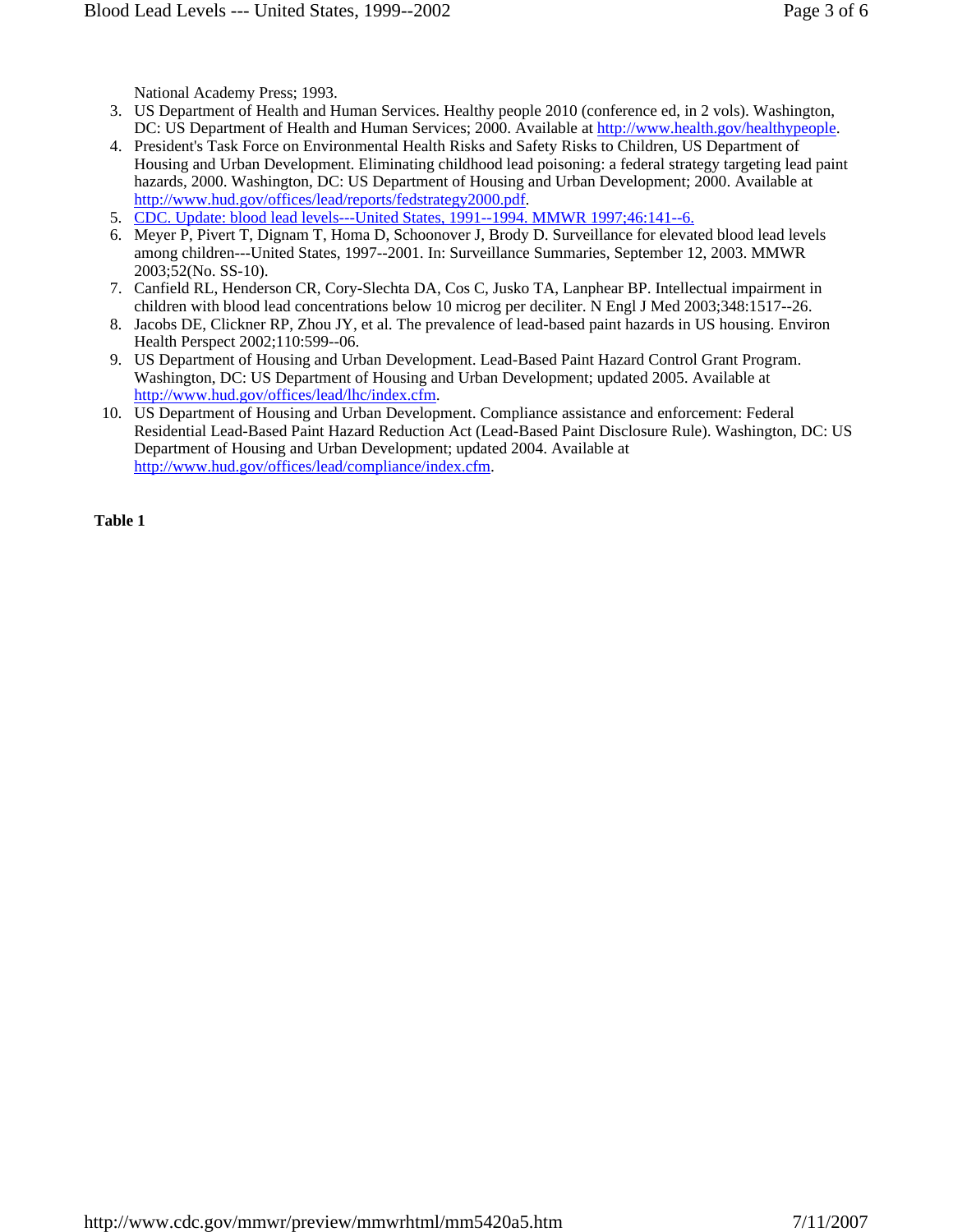| TABLE 1. Percentage of persons with elevated blood lead levels*, by selected characteristics — National Health and Nutrition |  |
|------------------------------------------------------------------------------------------------------------------------------|--|
| Examination Surveys (NHANES), United States, 1991-1994 and 1999-2002                                                         |  |

|               | No. in | <b>NHANES 1991-1994</b><br>% (95% confidence interval) |                                     |                                    |                                   |
|---------------|--------|--------------------------------------------------------|-------------------------------------|------------------------------------|-----------------------------------|
| Sex/Age (yrs) | sample | All racial/ethnic groups                               | White, non-Hispanic                 | Black, non-Hispanic                | Mexican American                  |
| Both sexes    |        |                                                        |                                     |                                    |                                   |
| $\geq$ 1      | 13,472 | $2.2$ (1.6-2.8)                                        | 1.5 $(0.9 - 2.2)^{19}$              | $(3.8 - 6.9)$ §1<br>5.3            | $2.9$ $(2.0-4.0)$ <sup>11</sup>   |
| $1 - 5$       | 2,392  | $4.4$ $(2.7-6.5)$                                      | $2.3$ (0.8–4.5) <sup>††</sup>       | 11.2<br>$(5.9 - 18.0)$             | $4.0$ $(1.8-6.9)$                 |
| $6 - 19$      | 2,960  | $1.3$ $(0.7-2.1)$                                      | $0.6$ $(0.1 - 1.8)$ <sup>tt</sup>   | $(2.3 - 4.3)$<br>3.2               | $2.3$ (0.7–4.71 <sup>††</sup>     |
| 20-59         | 5,596  | $1.7$ $(1.1 - 2.5)$                                    | 1.1 $(0.5-2.1)$ <sup>11</sup>       | $(2.7 - 5.7)$<br>4.1               | $2.9$ $(1.9-4.0)$                 |
| >60           | 2,524  | $3.6$ $(2.8-4.5)$                                      | $3.0$ $(2.2 - 3.9)^{\dagger}$       | 10.5<br>$(7.2 - 14.3)^{57}$        | $3.8$ $(1.8-6.6)^{\dagger}$       |
| Male          |        |                                                        |                                     |                                    |                                   |
| ≥1            | 6.204  | $3.5$ $(2.5-4.6)$                                      | $2.3$ $(1.3-3.7)^{\dagger}$         | $8.4$ $(6.2 - 10.8)$ <sup>§</sup>  | 4.0 $(2.6 - 5.7)^{\dagger}$       |
| $1 - 5$       | 1,211  | $5.5$ $(3.1 - 8.4)$                                    | $2.4$ (0.7-5.3) <sup>tt</sup>       | $(8.5 - 20.0)$<br>13.8             | $4.7$ $(2.0 - 8.4)$ <sup>tt</sup> |
| $6 - 19$      | 1,443  | $1.5(0.8-2.5)$                                         | $0.4$ (0.0-1.7) <sup>tt</sup>       | 4.5<br>$(3.3 - 5.9)$               | $2.4$ (0.6-5.3) <sup>††</sup>     |
| $20 - 59$     | 2,365  | $3.1(1.9-4.6)$                                         | $2.1 \quad (0.8-4.0)$ <sup>tt</sup> | $(4.4 - 10.3)$<br>7.0              | $4.3$ $(2.5-6.5)$                 |
| >60           | 1,185  | $6.5$ $(4.6-8.8)$                                      | $5.2$ $(3.2 - 7.6)^{\dagger}$       | 20.5 (13.2-28.9) \$1               | $7.5(3.4 - 13.0)^{\dagger}$       |
| Female        |        |                                                        |                                     |                                    |                                   |
| ≥1            | 7,268  | $0.9$ $(0.6-1.3)$                                      | $0.7$ $(0.3-1.1)$ <sup>tt</sup>     | 2.6<br>$(1.4 - 4.1)$               | $1.7$ $(0.9-2.9)$                 |
| $1 - 5$       | 1,181  | $3.3$ $(2.0 - 4.9)$                                    | $2.1 \quad (0.6-4.3)$ <sup>tt</sup> | $(3.0 - 16.8)^{11}$<br>8.7         | $3.3$ $(1.2 - 6.4)$ <sup>tt</sup> |
| $6 - 19$      | 1.517  | $1.1 \quad (0.2 - 2.6)$ <sup>tt</sup>                  | $0.9$ $(0.0-3.3)$ <sup>tt</sup>     | (0.7–3.7)††<br>1.9                 | $2.2$ (0.6-4.8) <sup>††</sup>     |
| 20-59         | 3,231  | $0.4$ $(0.2-0.6)$                                      | $0.2$ (0.0-0.5) <sup>††</sup>       | (0.7–2.8)††<br>1.6                 | $1.3$ $(0.5-2.3)$ <sup>tt</sup>   |
| >60           | 1,339  | $1.5$ $(0.7-2.6)$                                      | $1.4$ (0.5-2.71 <sup>††</sup>       | $(1.3 - 6.7)$ <sup>tt</sup><br>3.5 | $0.9$ $(0.1 - 2.3)$ <sup>tt</sup> |

TABLE 1. (*Continued*) Percentage of persons with elevated blood lead levels\*, by selected characteristics — National Health and<br>Nutrition Examination Surveys (NHANES), United States, 1991–1994 and 1999–2002

|               | No. in | <b>NHANES 1999-2002</b><br>% (95% confidence interval) |                                   |     |                                |                                              |
|---------------|--------|--------------------------------------------------------|-----------------------------------|-----|--------------------------------|----------------------------------------------|
| Sex/Age (yrs) | sample | All racial/ethnic groups                               | White, non-Hispanic               |     | Black, non-Hispanic            | Mexican American                             |
| Both sexes    |        |                                                        |                                   |     |                                |                                              |
| $\geq$ 1      | 16,825 | $0.7$ $(0.5-0.9)$ **                                   | $0.5$ $(0.4-0.7)$ <sup>t§**</sup> | 1.4 | $(0.9 - 1.9)$ <sup>11**</sup>  | 1.5 $(1.0-2.1)$ <sup>1</sup>                 |
| $1 - 5$       | 1,160  | $1.6$ $(1.1 - 2.2)$ **                                 | $1.3$ $(0.6-2.5)$ <sup>tt</sup>   | 3.1 | $(1.7 - 4.9)^{**}$             | $2.0$ (0.5-4.4) <sup>††</sup>                |
| $6 - 19$      | 6,283  | $0.2$ (0.0-0.4) <sup>††</sup>                          | $0.2$ (0.0-0.6) <sup>††</sup>     | 0.3 | $(0.1 - 0.6)^{tt}$             | $0.3$ $(0.1 - 0.6)$ <sup>tt</sup>            |
| 20-59         | 5,876  | $0.7$ $(0.5-1.0)$ **                                   | $0.6$ (0.4-0.9) <sup>§</sup>      | 1.3 | $(0.6 - 2.1)^{**}$             | $2.0(1.2-2.9)$                               |
| >60           | 3,056  | $0.8$ $(0.4-1.2)$ **                                   | $0.4$ (0.1-0.7 <sup>11</sup>      | 3.4 | $(1.9 - 5.3)^{**}$             | $1.8$ $(0.9-3.1)$                            |
| Male          |        |                                                        |                                   |     |                                |                                              |
| ≥1            | 8,202  | $1.1$ $(0.8-1.4)$ **                                   | $0.8$ $(0.6-1.1)$ <sup>t§**</sup> | 2.2 | $(1.3 - 3.3)$ <sup>1</sup>     | $2.1$ $(1.3-3.1)$ <sup>1</sup> <sup>++</sup> |
| $1 - 5$       | 846    | $1.7$ $(0.8-2.9)$ **                                   | $1.4$ (0.3-3.3) <sup>††</sup>     | 2.5 | $(1.0 - 4.6)$ <sup>tt</sup>    | $3.2$ (0.7-7.2) <sup>tt</sup>                |
| $6 - 19$      | 3,158  | $0.2$ (0.0-0.4) <sup>††</sup>                          | $0.2$ (0.0-0.6) <sup>††</sup>     | 0.3 | $(0.1 - 0.5)^{**}$             | $0.1$ (0.0-0.3) <sup>††</sup>                |
| $20 - 59$     | 2,689  | $1.2$ $(0.8-1.7)$ **                                   | $1.0$ (0.5-1.5) <sup>§</sup>      | 2.3 | $(1.0 - 4.0)^{tt}$             | 3.0 $(1.8-4.5)$ <sup>1</sup>                 |
| >60           | 1,509  | $1.5$ (0.8-2.4)**                                      | $0.7$ (0.2-1.5 <sup>11</sup> )    | 7.5 | $(4.4 - 11.3)^{\frac{6}{3}+1}$ | $2.2$ (1.0-3.7) <sup>†**</sup>               |
| Female        |        |                                                        |                                   |     |                                |                                              |
| $\geq$ 1      | 8,623  | $0.3$ $(0.2-0.5)$ **                                   | $0.3$ $(0.1 - 0.5)$ <sup>tt</sup> | 0.7 | $(0.4 - 1.0)^{**}$             | $0.8$ $(0.4-1.3)$                            |
| $1 - 5$       | 764    | $1.4$ $(0.7-2.4)$ **                                   | $1.3$ (0.2-3.5) <sup>††</sup>     | 3.7 | $(1.6 - 6.6)$ <sup>tt</sup>    | $0.7$ (0.0-2.3) <sup>††</sup>                |
| $6 - 19$      | 3,125  | $0.2$ (0.0-0.5) <sup>††</sup>                          | $0.2$ (0.0-0.8) <sup>††</sup>     | 0.3 | $(0.0 - 1.0)$ <sup>tt</sup>    | $0.5$ $(0.1 - 1.1)$ <sup>tt</sup>            |
| $20 - 59$     | 3,187  | $0.3$ (0.1-0.6) <sup>††</sup>                          | $0.3$ (0.0-0.7) <sup>††</sup>     | 0.5 | $(0.1 - 1.2)$ <sup>tt</sup>    | $0.8$ $(0.3 - 1.7)$ <sup>tt</sup>            |
| >60           | 1,547  | $0.2$ (0.0-0.4) <sup>††</sup>                          | (0.0–0.3)††<br>0.1                | 0.8 | $(0.1 - 2.3)$ tt               | $1.6$ (0.6-3.1) <sup>††</sup>                |

#### Return to top.

**Table 2**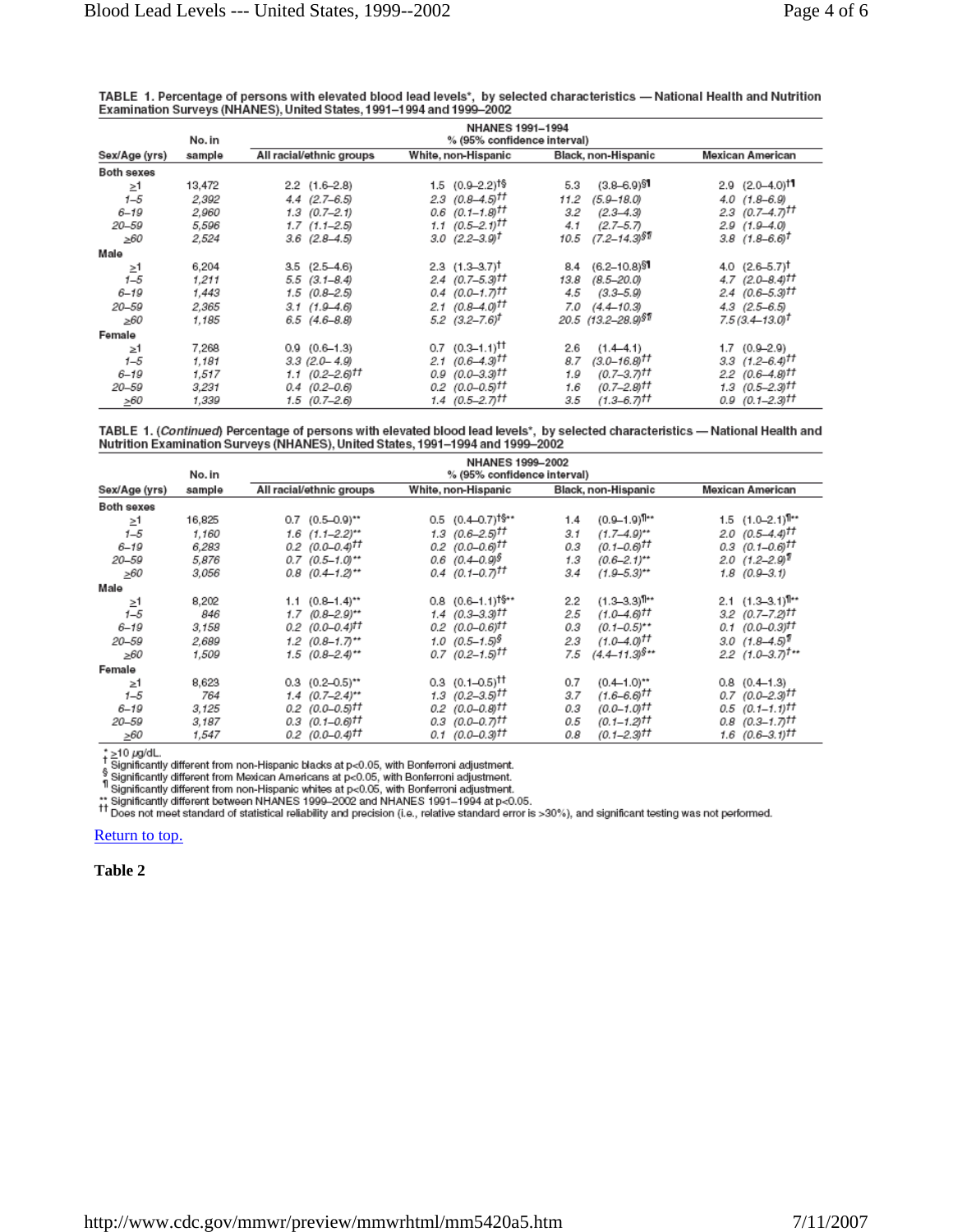TABLE 2. Geometric means (GMs) of blood lead levels (measured as µg/dL), by race/ethnicity, sex, and age group - National Health and Nutrition Examination Surveys (NHANES), United States, 1991-1994 and 1999-2002

|                   | No. in | NHANES 1991-1994*<br>GM (95% confidence interval) |                                   |                                 |                                       |
|-------------------|--------|---------------------------------------------------|-----------------------------------|---------------------------------|---------------------------------------|
| Sex/Age (yrs)     | sample | All racial/ethnic groups                          | White, non-Hispanic               | Black, non-Hispanic             | Mexican American                      |
| <b>Both sexes</b> |        |                                                   |                                   |                                 |                                       |
| ≥1                | 13,472 | $2.3$ $(2.1-2.4)$                                 | $2.2$ $(2.0-2.3)$ <sup>t§</sup>   | $2.8$ $(2.5-3.0)$ <sup>1</sup>  | $2.4$ $(2.3-2.6)$ <sup>1</sup>        |
| $1 - 5$           | 2,392  | $2.7$ $(2.5-3.0)$                                 | $2.3$ $(2.1 - 2.6)$ <sup>t§</sup> | 4.3 $(3.6 - 5.0)$ \$1           | $3.1 \quad (2.7 - 3.5)$ <sup>11</sup> |
| $6 - 19$          | 2,960  | $1.7$ $(1.5-1.8)$                                 | 1.5 $(1.4 - 1.7)^{10}$            | $2.3$ $(2.1 - 2.6)^{1}$         | 2.0 $(1.8-2.1)$ <sup>1</sup>          |
| 20–59             | 5,596  | $2.2$ $(2.1 - 2.3)$                               | $2.1$ (2.0-2.2) <sup>t§</sup>     | $2.6$ $(2.4-2.8)$ <sup>1</sup>  | 2.5 $(2.4 - 2.6)^T$                   |
| >60               | 2,524  | $3.4$ $(3.2-3.5)$                                 | $3.3$ $(3.2-3.4)^{\dagger}$       | 4.3 $(3.7 - 4.9)$ <sup>§</sup>  | $3.1 \ (2.7 - 3.6)^{\dagger}$         |
| Male              |        |                                                   |                                   |                                 |                                       |
| ≥1                | 6,204  | $2.8$ $(2.6-2.9)$                                 | $2.6$ $(2.5-2.8)$ <sup>t§</sup>   | $3.6$ $(3.3 - 4.0)$ $$1$        | $3.1$ $(2.9 - 3.3)$ <sup>11</sup>     |
| $1 - 5$           | 1,211  | $2.8$ $(2.5-3.1)$                                 | $2.3$ $(2.1 - 2.6)$ <sup>t§</sup> | $4.7$ $(3.9 - 5.5)$ $$$         | $3.3$ $(2.9 - 3.6)$ <sup>t</sup>      |
| $6 - 19$          | 1,443  | $1.9$ $(1.7-2.1)$                                 | $1.7$ $(1.5-1.9)$ <sup>t§</sup>   | $2.7$ $(2.4-3.1)$               | $2.3$ (2.0-2.5)                       |
| 20-59             | 2,365  | $2.9$ $(2.7-3.1)$                                 | $2.7$ (2.5-3.0) <sup>t§</sup>     | $3.6$ $(3.2 - 3.9)^7$           | $3.4$ $(3.2 - 3.6)^T$                 |
| >60               | 1,185  | $4.2$ $(4.0-4.4)$                                 | $4.0$ $(3.8-4.2)$ <sup>t</sup>    | 6.3 $(5.4 - 7.1)^{\$$\$}$       | 4.1 $(3.5-4.8)^{\dagger}$             |
| Female            |        |                                                   |                                   |                                 |                                       |
| $\geq$ 1          | 7.268  | $1.9$ $(1.8-2.0)$                                 | 1.8 $(1.7-1.9)^{\dagger}$         | $2.2$ $(2.0-2.4)$ <sup>51</sup> | 1.9 $(1.8-2.1)$ <sup>T</sup>          |
| $1 - 5$           | 1.181  | $2.7(2.4-2.9)$                                    | $2.3$ $(2.0 - 2.6)^{\dagger}$     | 4.0 $(3.2 - 4.8)^{T}$           | $2.9$ $(2.4-3.4)$                     |
| $6 - 19$          | 1,517  | $1.5$ $(1.3 - 1.7)$                               | $1.4$ $(1.2 - 1.6)^{\dagger}$     | $2.0$ (1.7-2.2)                 | $1.7$ $(1.5-1.9)$                     |
| 20–59             | 3,231  | $1.7$ $(1.6-1.8)$                                 | $1.6$ $(1.5 - 1.7)$ <sup>t§</sup> | $1.9$ $(1.8-2.1)$ <sup>1</sup>  | $1.8$ $(1.7-1.9)$ <sup>1</sup>        |
| >60               | 1,339  | $2.9$ $(2.7-3.0)$                                 | $2.8$ $(2.7-3.0)$                 | $3.3$ $(2.8-3.8)$               | $2.5$ $(2.1 - 2.9)$                   |

TABLE 2. (Continued) Geometric (GMs) means of blood lead levels (measured as µg/dL), by race/ethnicity, sex, and age group -National Health and Nutrition Examination Surveys (NHANES), United States, 1991-1994 and 1999-2002

|               |        | NHANES 1999-2002*            |                                   |                                  |                                   |  |
|---------------|--------|------------------------------|-----------------------------------|----------------------------------|-----------------------------------|--|
|               | No. in | GM (95% confidence interval) |                                   |                                  |                                   |  |
| Sex/Age (yrs) | sample | All racial/ethnic groups     | White, non-Hispanic               | Black, non-Hispanic              | Mexican American                  |  |
| Both sexes    |        |                              |                                   |                                  |                                   |  |
| >1            | 16,825 | $1.6$ $(1.5-1.6)$            | $1.5$ $(1.5-1.6)^{\dagger}$       | 1.8 $(1.7-1.9)$ <sup>11</sup>    | $1.6$ $(1.6-1.7)$                 |  |
| $1 - 5$       | 1,610  | $1.9(1.8-2.1)$               | $1.8$ $(1.6-2.0)$ <sup>t</sup>    | $2.8$ $(2.5-3.1)$ §1             | $1.9(1.8-2.0)^{\dagger}$          |  |
| $6 - 19$      | 6,283  | $1.1$ $(1.1 - 1.2)$          | $1.1$ $(1.0 - 1.1)$ <sup>t§</sup> | $1.5$ $(1.4 - 1.6)$ <sup>§</sup> | $1.3$ $(1.2 - 1.4)$ <sup>ti</sup> |  |
| 20-59         | 5,876  | $1.5$ $(1.5-1.6)$            | $1.5$ $(1.4 - 1.5)$ <sup>t§</sup> | $1.7$ $(1.6-1.8)$ <sup>1</sup>   | $1.8$ $(1.6-1.9)$ <sup>1</sup>    |  |
| >60           | 3,056  | $2.2$ $(2.1 - 2.3)$          | $2.2$ $(2.1 - 2.3)$ <sup>t</sup>  | $2.7$ (2.5-2.8) \$1              | $2.1(1.9-2.3)$ <sup>t</sup>       |  |
| Male          |        |                              |                                   |                                  |                                   |  |
| ≥1            | 8,202  | $1.9(1.8-2.0)$               | 1.9 $(1.8-1.9)$ <sup>t§</sup>     | $2.1$ $(2.0-2.3)$ <sup>11</sup>  | $2.0$ $(1.9-2.2)^{1}$             |  |
| $1 - 5$       | 846    | $1.9$ $(1.8-2.1)$            | $1.8$ $(1.6-2.0)^{\dagger}$       | 2.8 $(2.5-3.1)^{50}$             | $2.0$ $(1.8-2.1)^{\dagger}$       |  |
| $6 - 19$      | 3,158  | $1.3(1.3-1.4)$               | $1.2$ $(1.1 - 1.3)$ <sup>t§</sup> | $1.7$ $(1.5-1.8)^{T}$            | $1.5$ $(1.4-1.6)^{T}$             |  |
| 20-59         | 2,689  | $2.0(1.9-2.0)$               | $1.9$ $(1.8-2.0)$ §               | $2.1(2.0-2.3)$                   | $2.3$ $(2.2 - 2.5)$               |  |
| >60           | 1,509  | $2.7$ $(2.6-2.8)$            | $2.6$ (2.5-2.7) <sup>†</sup>      | $3.4$ $(3.1 - 3.6)\$             | $2.6$ (2.3-2.8) <sup>†</sup>      |  |
| Female        |        |                              |                                   |                                  |                                   |  |
| $\geq$ 1      | 8,623  | $1.3(1.3-1.3)$               | $1.3$ $(1.2 - 1.3)^{\dagger}$     | $1.5$ $(1.4-1.6)$ <sup>§</sup>   | $1.3$ $(1.2 - 1.4)^{\dagger}$     |  |
| $1 - 5$       | 764    | $1.9(1.8-2.1)$               | $1.8$ $(1.5-2.1)^{\dagger}$       | $2.8$ (2.5-3.2) \$1              | $1.8$ $(1.7-2.0)^{\dagger}$       |  |
| $6 - 19$      | 3,125  | $1.0(0.9-1.0)$               | $0.9$ $(0.8-1.0)$ <sup>t§</sup>   | $1.3$ $(1.2 - 1.5)^{50}$         | $1.1$ $(1.0 - 1.2)^{10}$          |  |
| 20-59         | 3,187  | $1.2$ $(1.2 - 1.2)$          | $1.2$ $(1.1 - 1.2)^T$             | $1.4$ $(1.3 - 1.5)^{T}$          | $1.3$ $(1.2 - 1.4)$               |  |
| >60           | 1,547  | $1.9(1.8-2.0)$               | $1.9(1.8-2.0)^{\dagger}$          | $2.3$ $(2.1 - 2.4)^{50}$         | $1.8$ $(1.6-2.0)^{\dagger}$       |  |

The Uniferences in GMs between NHANES 1999–2002 and NHANES 1991–1994 are all significant at p<0.05.<br>Significantly different from non-Hispanic blacks at p<0.05, with Bonferroni adjustment.<br>Significantly different from Mexi

#### Return to top.

**Figure**